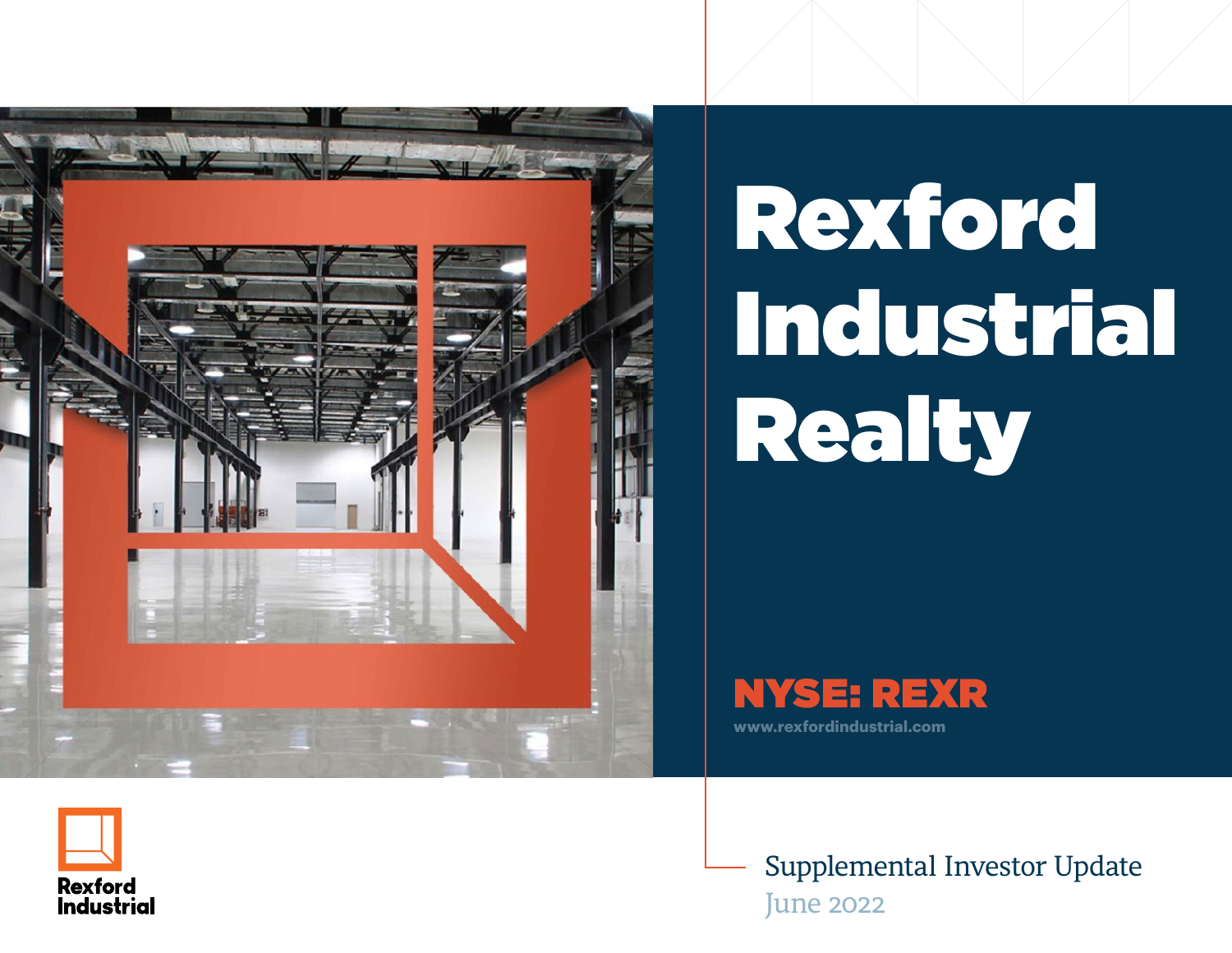# Forward Looking Statements

This presentation contains "forward-looking statements" within the meaning of the Private Securities Litigation Reform Act of 1995. We caution investors that any forward-looking statements presented herein are based on management's beliefs and assumptions and information currently available to management. Such statements are subject to risks, uncertainties and assumptions and may be affected by known and unknown risks, trends, uncertainties and factors that are beyond our control. Should one or more of these risks or uncertainties materialize, or should underlying assumptions prove incorrect, actual results may vary materially from those anticipated, estimated or projected. These risks and uncertainties include, without limitation: general risks affecting the real estate industry (including, without limitation, the market value of our properties, the inability to enter into or renew leases at favorable rates, portfolio occupancy varying from our expectations, dependence on tenants' financial condition, and competition from other developers, owners and operators of real estate); risks associated with the disruption of credit markets or a global economic slowdown; risks associated with the potential loss of key personnel (most importantly, members of senior management); risks associated with our failure to maintain our status as a REIT under the Internal Revenue Code of 1986, as amended; possible adverse changes in tax and environmental laws; and potential liability for uninsured losses and environmental contamination. In some cases, you can identify forward-looking statements by the use of forward-looking terminology such as "may," "will," "should," "expects," "intends," "plans," "anticipates," "believes," "estimates," "predicts," or "potential" or the negative of these words and phrases or similar words or phrases which are predictions of or indicate future events or trends and which do not relate solely to historical matters. The risks described above are not exhaustive and additional factors could adversely affect our business and financial performance, including those discussed in our annual report on Form 10-K, for the year ended December 31, 2021, and subsequent filings with the Securities and Exchange Commission. We expressly disclaim any responsibility to update forward-looking statements, whether as a result of new information, future events or otherwise.

UPDATE

**2**

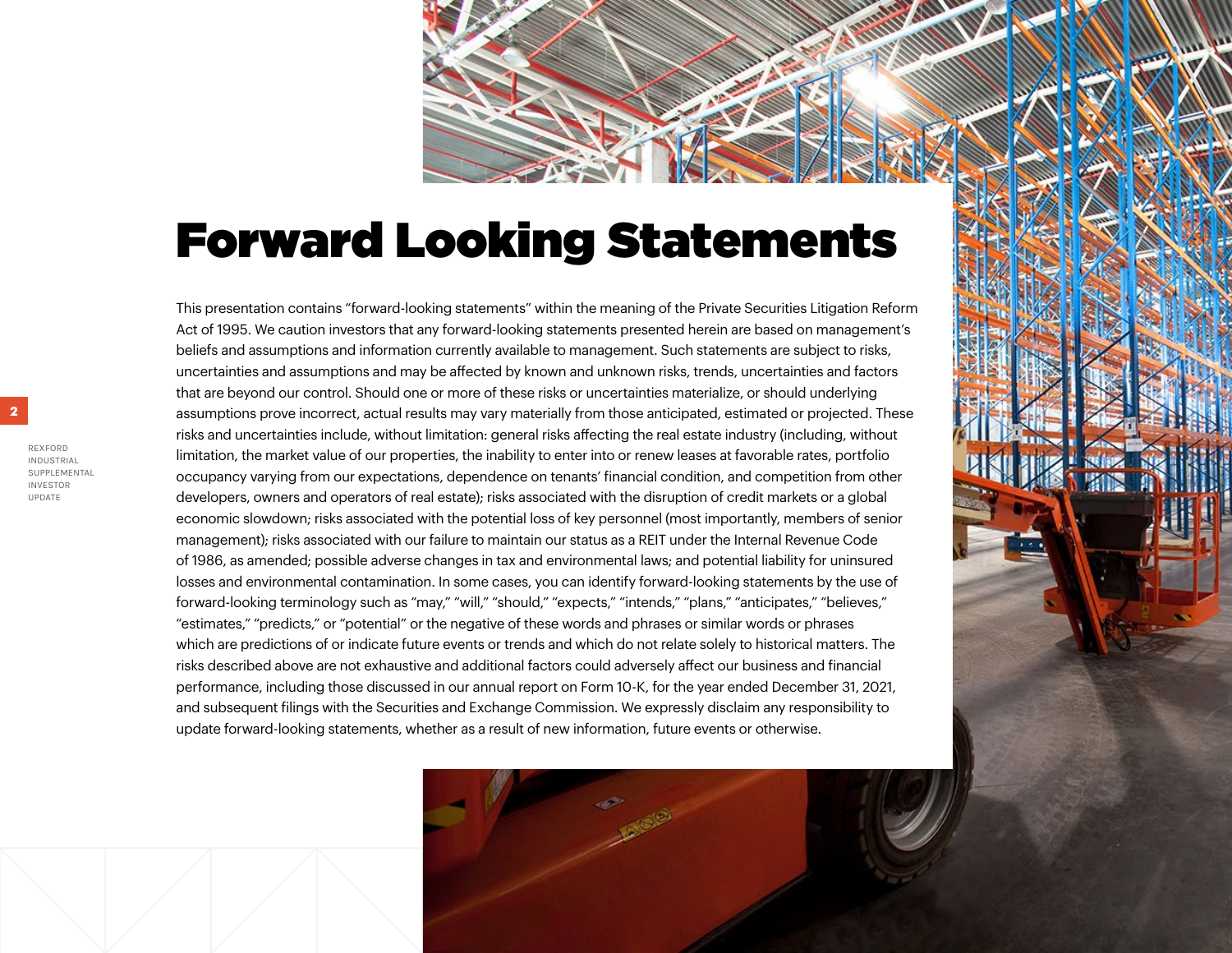# 2Q QTD Update Operations Highlights

## Continued Strong Portfolio Fundamentals<sup>1</sup>

**77** new and renewal leases executed representing **996,000 SF**

**86%** GAAP and **63%** Cash leasing spreads on new and renewal leases

**4.2%** average annual contractual rent steps on

executed new and renewal leases



**3.2M SF** of expirations remaining in 2022 representing **8%** of total portfolio ABR



REXFORD **INDUSTRIAL** SUPPLEMENTAL INVESTOR UPDATE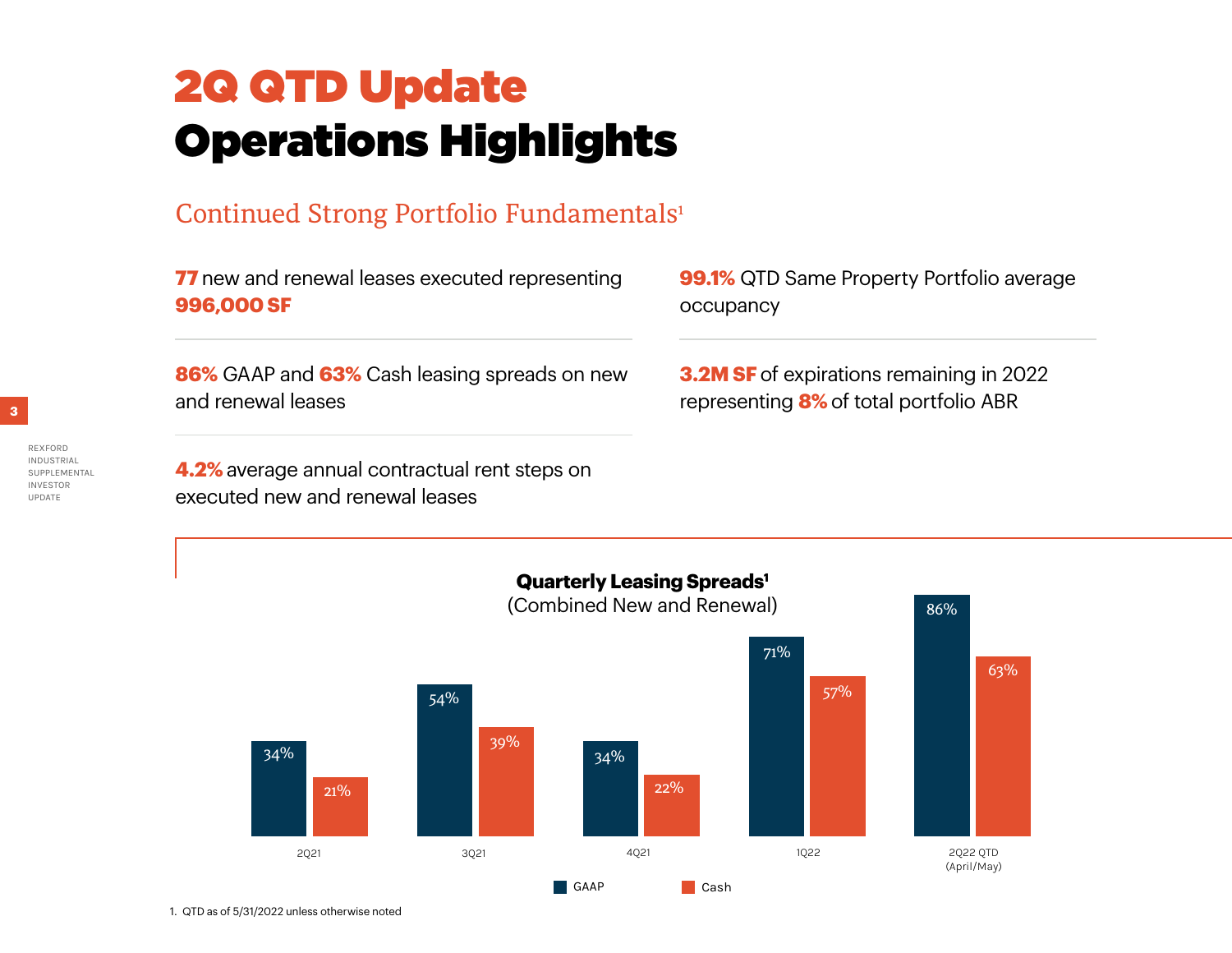# 2Q QTD Update Acquisitions and Capital Markets Highlights

## 2022 Acquisitions and Pipeline<sup>1</sup>



**2022 Closed Acquisitions** Pipeline - Under Contract/LOI

## 2Q QTD Capital Markets Activities<sup>1</sup>

#### **Upsized \$1B revolving credit facility**

Enhanced terms including reduced borrowing costs and sustainability-linked pricing

#### **New \$300M 5-year term loan**

Proceeds repaid 2025 \$150M term loan and revolving credit facility

#### **Renewed ATM program - \$1B Total Capacity**

\$983M ATM capacity remains

#### **Equity Issuance through ATM**

Sold **4.4M** shares at **\$69.01** average price on a forward basis for gross proceeds of **\$305M**

#### **\$533M forward equity proceeds remaining for settlement**

REXFORD **INDUSTRIA** SUPPLEMENTAL INVESTOR UPDATE